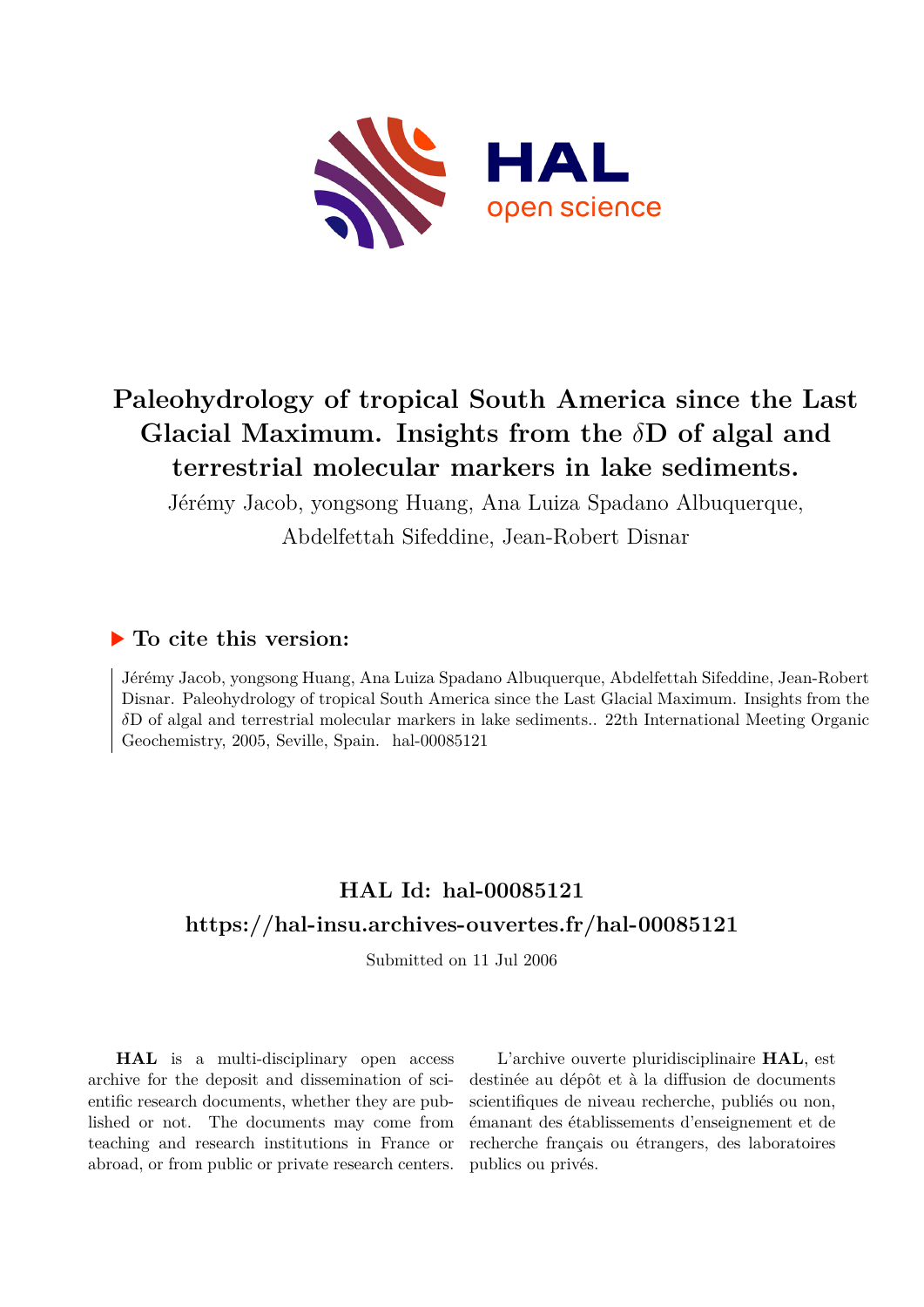## **Paleohydrology of tropical South America since the Last Glacial Maximum. Insights from the** δ**D of algal and terrestrial molecular markers in lake sediments.**

Jérémy Jacob<sup>1,2</sup>, Yongsong Huang<sup>1</sup>, Ana Luiza Spadano Albuquerque<sup>3</sup>, Abdelfettah Sifeddine<sup>4</sup> and Jean-Robert Disnar<sup>2</sup>

1 Department of Geological Sciences, Brown University, Providence, Rhode Island, USA.

2 Laboratoire de Géochimie Organique, Institut des Sciences de la Terre d'Orléans, France.

3 Departamento de Geoquimica, Universidade Federal Fluminense, Niteroi, RJ, Brazil.

4 IRD/Bondy, 32 avenue Henry Varagnat, 93143 Bondy Cedex, France.

There is renewing evidence that the Tropics might strongly influence climate dynamics on millennial timescales. Part of this "tropical forcing" is related to changes in the water cycle that impacts atmospheric and oceanic processes on a broad scale. Past variations of the continental hydrology are poorly documented due to the few available records and the lack of quantitative data on climate parameters. The deuterium/hydrogen ratio (δD) of algal derived biomarkers captures the isotopic composition of meteoric waters (Huang et al., 2002; Sachse et al., 2004). In turn, terrestria lly-derived biomarkers captures the isotopic composition of meteoric waters through their  $\delta D$  but with a strong influence of the evapotranspiration. A combination of these two factors should thus allow the quantification of the variations in relative humidity (i.e. precipitation– evaporation; P-E). We applied such an approach to estimate hydrological changes in Northern Brazil during the last 20,000 yr. The δD of algal (*n*-C18) and land plant (*n*-C30) fatty acids (FA) have been measured on 30 samples selected on a 6 m long lacustrine sediment core.

In a first approximation, we considered a mean hydrogen isotope fractionation of -157 ‰ between the *n*-C18 FA and water and between the *n*-C30 FA and water of -128 ‰ (e.g. Sachse et al., 2004). Because the amount of precipitation is the major control on the isotopic composition of meteoric waters in tropical systems, we used the δDwat-alg (δD of the water used by algae for lipid synthesis, estimated from the δD of the *n*-C18 FA) as a proxy of precipitation amount. The δDwat-hp (δD of the water used for land plant lipids synthesis) is measured from the δD of the *n*-C30 FA and used to estimate relative moisture (P-E). The difference in isotope fractionation between land plants and phytoplankton (δDwat-hp - δDwat-alg) is used to quantify evapotranspiration (evaporation from soils and transpiration from plants).

These results allowed to distinguish five contrasted periods in our 20,000 yr record (see below). The 20-19 kyr period is characterized by high precipitation associated with high evapotranspiration, i.e. a semi-arid climate. By comparison, from 19 to 17 kyrs, both precipitation and evapotranspiration are both reduced. The resulting climate is nevertheless dryer than during the previous stage. During the Lateglacial interval, i.e. from 17 up to 13.5 kyrs, evapotranspiration is reduced but the precipitation which remains at the same level than before entails a more humid climate. The Younger Dryas interval (YD) shows higher precipitation levels but stronger evapotranspiration, thus a dryer climate than during the Lateglacial but nevertheless more humid than at the end of the Last Glacial Maximum (LGM). Finally, the Holocene shows a decreasing trend in the amount precipitation and with few variations of the evapotranspiration that finally delineate a drying trend. These results are coherent with independent data produced by palynology and biomarker analysis (Ledru et al., 2001; Jacob et al., 2004) and give clue information on the variations in water cycling in the Tropics since the LGM.

References:

- Huang, Y., Shuman, B., Wang, Y., Grimm, E.C., Boutton, T., Terwilliger, V., Jacobson , G.L. and T. Webb III, A 62,000 year record of environmental and climatic change inferred from carbon and hydrogen isotope stratigraphy of higher plant biomarkers at Lake Tulane, Florida. EPSL, submitted.

<sup>-</sup> Huang, Y., Shuman, B., Wang, Y., and Thompson, Webb III, 2002. Hydrogen isotope ratios of palmitic acid in lacustrine sediments record late Quaternary climate variations. Geology , 30, 1103–1106.

<sup>-</sup> Jacob, J., Disnar, J.R., Boussafir, M., Ledru, M.-P., Sifeddine, A., Albuquerque, A.L.S. and B. Turcq, 2004. Onocerane attests to dry climatic events during the Quaternary in the Tropics, Org. Geochem., 35, 289-297.

<sup>-</sup> Ledru, M.P., Cordeiro, R.C., Dominguez, J.M.L, Martin, L., Mourguiart, P., Sifeddine, A. and B. Turcq, 2001. Late-glacial cooling in Amazonia as inferred from pollen at Lagoa do Caçó, Northern Brazil, Quat. Res, 55, 47-56.

<sup>-</sup> Sachse, D., Radke, J. et Gleixner, G., 2004. Hydrogen isotope ratios of recent lacustrine sedimentary n-alkanes record modern climate variability. Geochim. et Cosmochim. Acta, 68, 4877-4889.